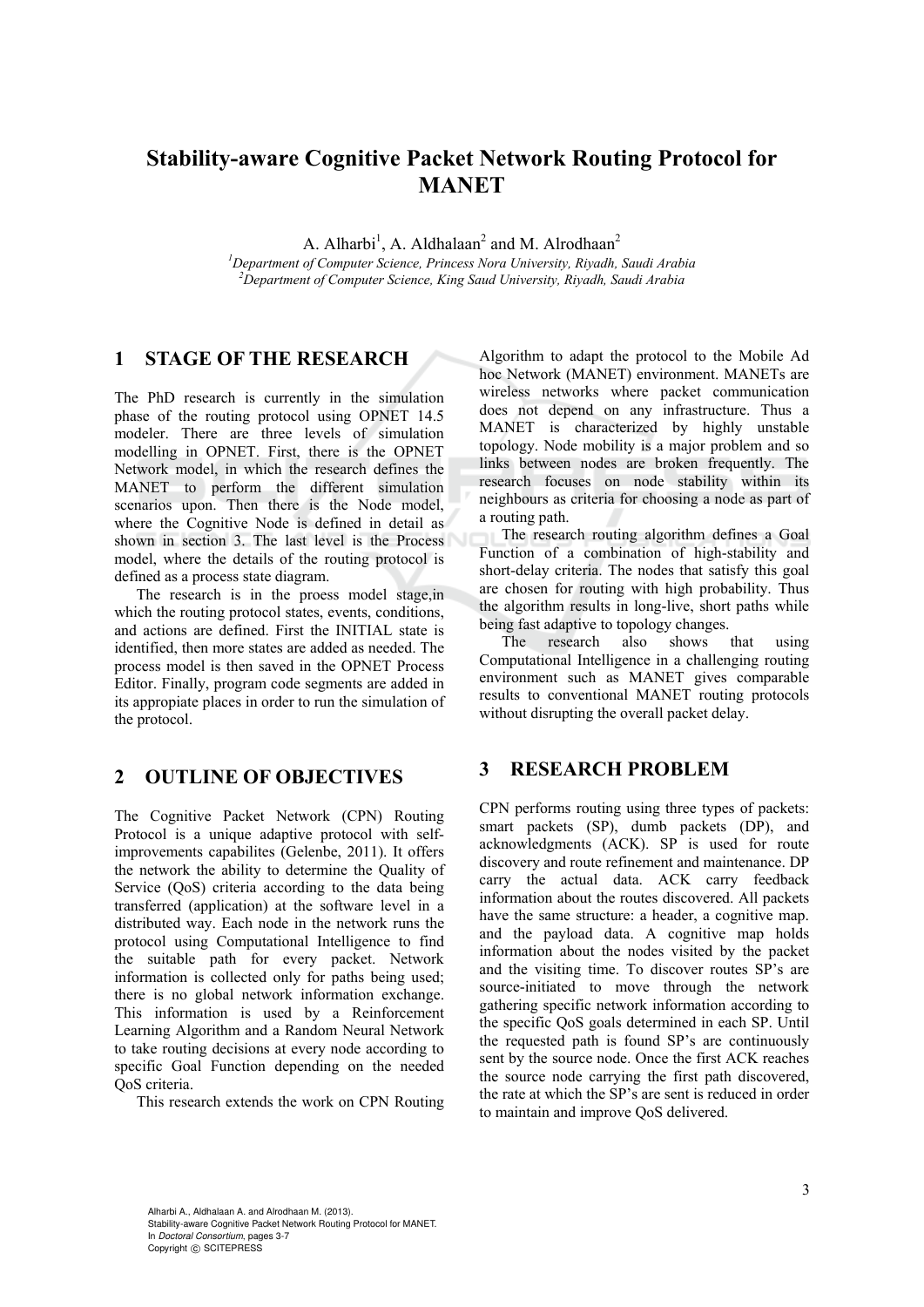At each node, when a SP arrives the node checks if the SP is a duplicate and thus discarded. If the SP is not a duplicate, the node checks if itself is the destination node. If the node is the destination, it creates an ACK packet for this SP. The ACK uses the reverse route of the route discovered by the SP. The ACK passes every node on the discovered route and updates the weights in RNN according to the performance.

On the other hand, if the node is not the destination, then it should use the RNN to make a decision on which outgoing link to send the SP when enough neighbour information is available. However if the neighbour information is not sufficient to make a decision, then the node broadcasts the SP to all of its neighbours on all outgoing links.

As soon as the first ACK reaches the source node, the source node copies the discovered route into all DP's ready to be sent to carry the payload from source to destination. DP's use source routing with the discovered route until a new ACK brings a new better route to the source node. Thus SP's continue to be issued from the source node at a low rate to maintain and improve QoS.

The CPN algorithm uses the Goal Function of a combination of low power consumption and short delay (QoS) to make routing decisions on wired networks. The research algorithm introduces the node stability to the goal function of CPN in order to adapt it to the MANET environment. Such that nodes with high stability are chosen for routing with high probability. In this algorithm stability is measured through the node's neighbour associativity degree over time and space (Toh, 2004).

Each node sends out low frequency beacons to signify its existence. It also keeps track of all its neighbours and the number of beacons it received from each neighbour in a table. If the number of beacons received from a certain neighbour is more than a specified threshold, the neighbour is considered stable and could be used in the routing path. The associativity threshold is a function of the beaconing interval (p), the relative velocity between the two nodes (v), and the transmission range (r) of a node as shown in equation 1 (Toh, 2000).

$$
A_T = 2r / pv \tag{1}
$$

Associativity degree is reset when either the mobile node itself or the neighbour move out of transmission range. The associativity property assumes that a mobile node goes through a stage of instability with high mobility followed by a stage of stability when it is dormant (connected to the same neighbours for some time) before the mobile node

moves out of proximity. The dormant stage is the best time for a node to participate in routing, which is determined by a high associativity level.

The research routing algorithm uses a goal function which optimizes the nodes stability while looking for short routes. It aims to find long-live routes without disrupting the delay constraint. Thus for some active flow k, the algorithm computes the routing goal at node i (G ) using equation 2.

$$
G_i = \frac{1}{A_{p(i)}^k} + D_{p(i)}^k
$$
 (2)

where  $A_{p(i)}^k$  is the total node associativity level of all path nodes from node i to the destination node. And  $D_{p(i)}^k$  is the total path delay for flow k measured from node i to destination node. At each node, a separate Random Neural Network (RNN) is stored for each flow k. Each neuron in RNN is associated with a specific output link for that node. When a SP is received the RNN is used to make a routing decision to send the SP on one output link.

When an ACK is received, the Reinforcement Learning algorithm is used to reward or punish the chosen path according to the delivered QoS. The research algorithm defines a reward function as shown in equation (3).

$$
R = 1/G \tag{3}
$$

Successive measurements of the reward are collected and RNN weights are updated according to this historical average threshold. First the threshold this historical average threshold. is computed as shown in equation (4).

$$
T_i = \alpha T_{i-1} + (1 - \alpha)R_i
$$
  
where  $0 \le \alpha \le 1$  (4)

Then the current reward  $R_1$  is compared to the previous threshold  $T_{l-1}$ . The excitatory weights of all the neurons up to that neuron are significantly increased if the current reward is larger than the previous threshold, with slight increase in the inhibitory weights which leads to other neurons. However if the current reward is less than  $T<sub>1</sub>1$ meaning that the chosen neuron was not successful of producing better reward, then all the inhibitory weights leading to the winner neuron are significantly increased. While all excitatory weights of other neurons are increased moderately. The Reinforcement Learning algorithm (Gelenbe and Seref, 2001) performs this weight update as shown in equation (5).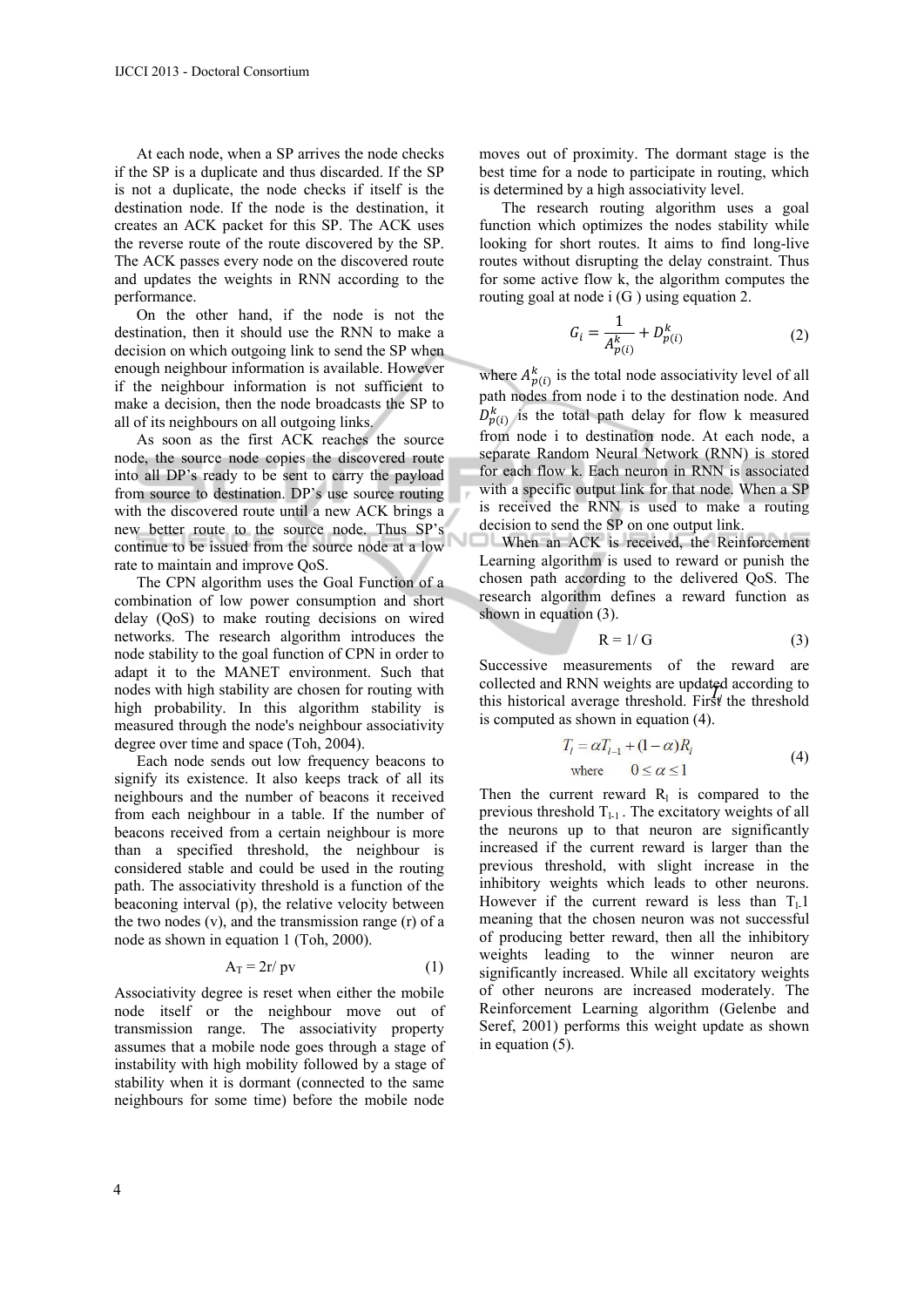• If 
$$
T_{l-1} \leq R_l
$$
  
\n-  $w^+(i, j) \leftarrow w^+(i, j) + R_l$ ,  
\n-  $w^-(i, k) \leftarrow w^-(i, k) + \frac{R_l}{n-2}$ , if  $k \neq j$ .  
\n• Else  
\n-  $w^+(i, k) \leftarrow w^+(i, k) + \frac{R_l}{n-2}$ ,  $k \neq j$ ,  
\n-  $w^-(i, j) \leftarrow w^-(i, j) + R_l$ .

where i, j, and k are the output links to the node's neighbours other than the link which the packet came from. And j is the output link that was most recently used to route packets. Also in equation (4) n denotes the number of neighbours to the node currently updating its RNN weights.

#### **4 STATE OF THE ART**

The Stability-Aware CPN Routing protocol for MANET is a unique research protocol which introduces node stability over space and time into the CPN Ad hoc extension routing protocol. The first subsection reviews the CPN state of art, while the second subsection reviews the stability-aware protocols state of art.

#### **4.1 CPN Routing Protocol**

CPN has been first introduced to create robust routing for the wired networks (Gelenbe, 2000). It has been tested and evaluated in later studies (Gelenbe, 2001) to be adaptive to network changes and congestions. A number of learning algorithms have been researched before using Reinforcement Learning based on Random Neural Networks (Gelenbe and Seref, 2001). Recently Genetic Algorithms (GA) have been used in CPN and tested to modify and enhance paths already discovered by SP's to give new paths (Gelenbe and Liu, 2006). However, studies show that it improves performance under light traffic only and delays decisions.

A study in (Gelenbe and Lent, 2004) investigates the number of SP's needed to give best performance. It resulted that SP's in about 10% to 20% of total data packet rate is sufficient to achieve best performance, and that a higher percentage does not enhance the performance. A slightly less percentage of SP also give good results.

The study in (Gellman, 2006) compared CPN to OSPF in IP networks. The results show that CPN performs as good as OSPF, and it gives best routes through learning in a very short time frame.

There have been many studies which evaluates the CPN performance. One research studies CPN in the presence of network worms (Skellari, 2008). It concluded in a better failure-aware CPN. It achieved

that by introducing a detection mechanism which stores timestamps of the last SP and ACK that pass through the link. If no ACK was received after a SP has passed in some determined time, the link is considered under failure. However, there should be an appropriate estimate for the average delay under normal conditions for each link to be useful.

Extensions to the original CPN then followed as research in this field continues. One extension is Ad hoc CPN (Gelenbe and Lent, 2004), which uses combination of broadcast and unicast of SP's to search for routes. The authors introduced a routing metric "path availability" which models the probability to find available nodes and links on a path. Node availability was measured by the energy stored in the node (remaining battery lifetime). Thus SP's selected nodes that have the longest remaining battery with greater probability. The QoS Goal function was a combined function of two goals: maximum battery lifetime and minimum path delay. The result was good performance (short delay and energy-efficient), but there was a high number of lost packets which meant that the algorithm did not adapt to network changes quickly enough. Additionally, node availability in real systems is determined by many factors such as process load and work environment and not just battery lifetime.

The AHCPN had some later enhancements as in (Lent and Zanoozi, 2005) which proposed a solution to control both energy consumption in nodes and mutual interference of neighbouring communications. The paper suggests an adjusted transmission power level when transmitting DP's and ACK's to save energy and reduce interference. While SP's are transmitted using full power. The result is that nodes have more energy to participate in routing. Nodes with more energy are chosen in paths with higher probability.

Enhancements to AHCPN continued as research developed. A new routing metric "Path Reliability" was presented in (Lent, 2006), characterized by reliability of nodes and links. Node reliability is considered to be the probability that a node will not fail over a specific time interval which is estimated to be the average network life time. The QoS combined goal function includes maximum reliability and minimum path delay. Reliability is continuously monitored, and if it drops below a certain threshold the source node is informed to start a new Route Discovery before links break.

#### **4.2 Stability Aware Protocols**

Stability-Aware routing algorithms aim to find the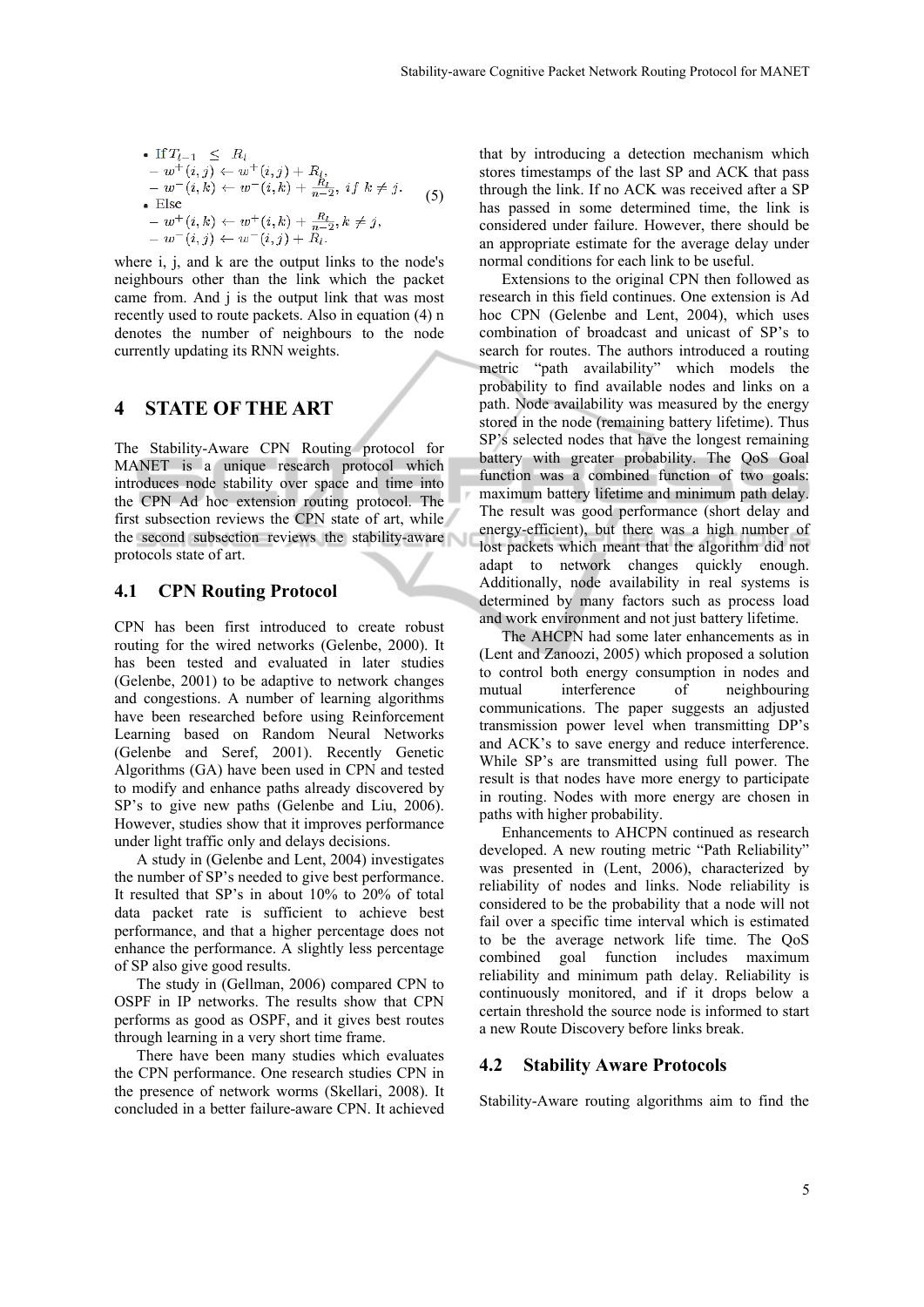longest-lived routes. However, there are many ways to study path stability. In Associative Based Routing (ABR) (Toh, 2000), associativity is defined to determine a link's connection stability and thus path stability over space and time.

Signal Stability based Adaptive (SSA) routing protocol depends on signal strength and location stability (Sridhar, 2005). However simulations show that it doesn't perform better than a simple shortest path algorithm. There are also extensions to this protocol to overcome the problems (Bakht, 2005).

There is also some significant research about link and path duration to propose that the residual lifetime of a link determines the expected path duration (Han, 2006). This kind of work studies the distribution of link lifetimes in a network. Each time a link breaks the average lifetime of the link is updated for future use in path duration estimation. However, the results of the study are closely related to the mobility model assumed. It also assumes that all nodes have the same movement pattern. It also depends on information gathered over a long time in order to reasonably estimate path duration and make routing decisions accordingly.

Ù

## **5 METHODOLOGY**

Stability-Aware CPN Routing Algorithm for MANETs is an extension of the original Energy-Aware Ad hoc CPN routing algorithm shown in section 3. It has been enhanced to adapt to the MANET environment, where node mobility raises routing challenges. The main contribution of this algorithm is to introduce Association Stability degree to identify stable routes. Thus the algorithm provides QoS through short, long-lived routes using Computational Intelligence to make routing decisions. This contribution enhances both the Route Discovery Process and Route Maintenance Process. Thus the research protocol has a faster route discovery process. Also, it defines a route maintenance process which is faster adaptive to network topology changes. This section reviews the research routing algorithm. The main operation of the protocol are shown through these processes: Neighbour discovery and Route Discovery, Knowledge Acquisition and Storage, Routing Goal and Path Reward, and Route Maintenance.

### **5.1 Neighbour and Route Discovery**

The research routing algorithm introduces the use of beacons to signify node existence. Nodes that are

low on battery become passive and refrain from sending beacons. The number of beacons collected over time from a neighbor is the degree of Associativity for the node. Associativity degree is reset when the node itself moves out of range of its neighbors. The beacon interval determines the effect on battery lifetime.

Route discovery is triggered when a node needs to send data to unknown destination. SPs depart from source to find a route using RNN/RL algorithm to select the next hop by taking a unicast decision using collected neighbor information. Each node stores all SP identifiers which have visited it along with source address. When SP reaches Destination, an ACK is sent to the source and the new route will be stored in the route cache of source node. Transmission of data packets starts immediately.

## **5.2 Knowledge Acquisition and Storage**

The SP's collect specific network information as they move around and store it in distributed fashion as follows. Route Caches located only at source nodes, stores complete path for all active destinations. Cognitive Maps (CM) exist in all type packets to store addresses and network metrics (Battery, Arrival time, and Associativity) of visited nodes. ACK's distribute this information to update mailboxes along the path. Packets store complete route in their CM. Mailboxes are located at every node, they keep statistics about performance of active paths such as average delay, degree of associativity. This information is used by RNN to decide on next hop. Weight Tables are located at nodes for the RNN. Weights are updated by the RL algorithm. Neighbor Tables are created and maintained at every node to keep information about neighbors and their associativity degree and forwarding delay.

### **5.3 Routing Goal and Path Reward**

The research algorithm goal is to establish stable, short, long-lived routes using resources efficiently. To accomplish this goal, network information is gathered and stored in a distributed way as shown in the previous subsection. This information is used by the Reinforcement Learning algorithm to determine the Reward and Weight update according to the delivered Qos. The Goal function to be optimized combines Associativity degree and Delay as shown in section 3 equation 2. The Reward is defined as the inverse of the Goal as shown in section 3 equation 3.